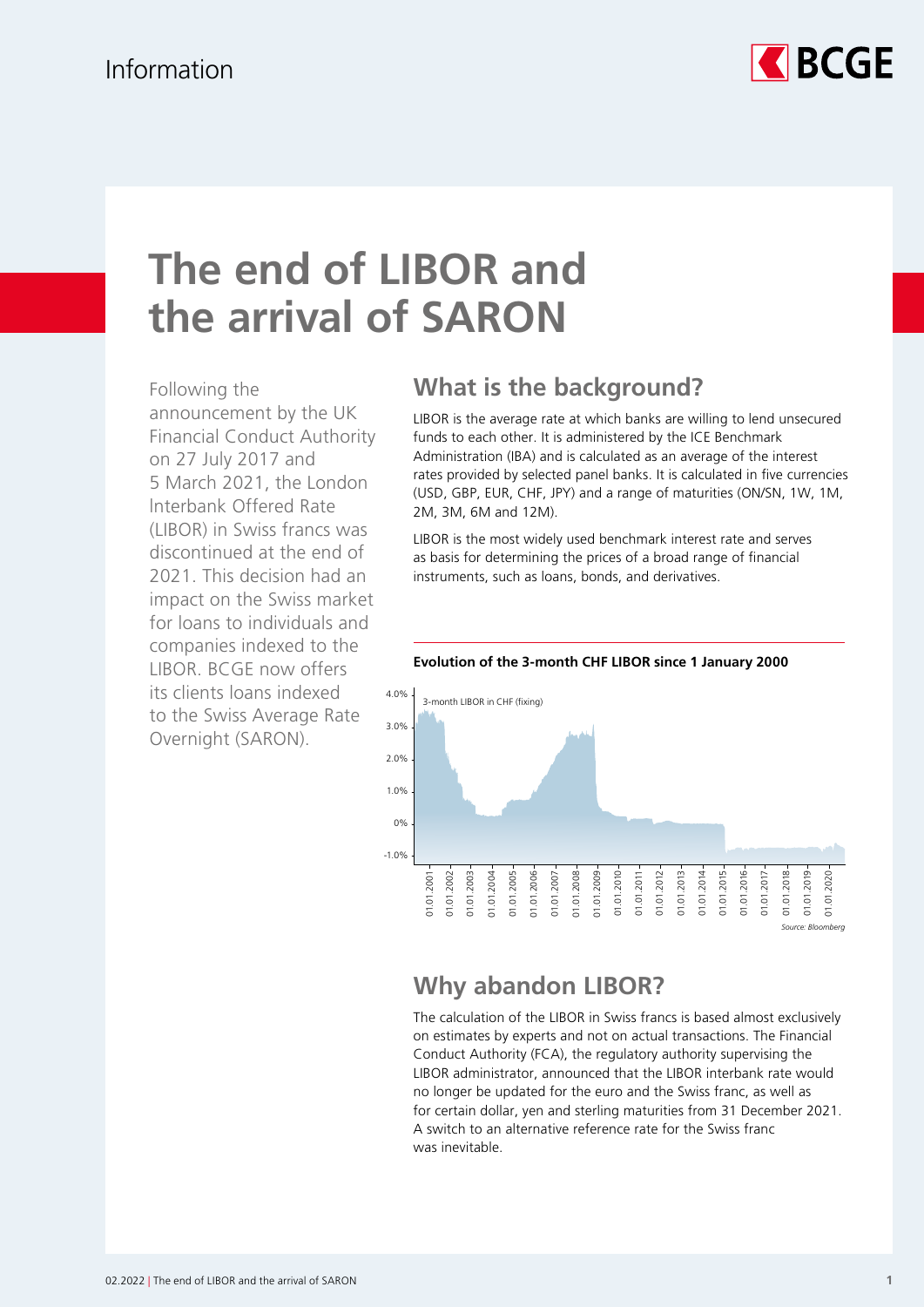

### **What are the alternatives to LIBOR?**

The National Working Group (NWG)<sup>1</sup> on reference rates in Swiss francs is the committee responsible for promoting the transition to an alternative reference rate to Swiss franc LIBOR and for assessing the latest international developments. The presidency of the NWG is held jointly by a representative of the private sector and a representative of the Swiss National Bank (SNB). Participation in this working group is also open to other important stakeholders and financial market players, including BCGE.

The working group recommended that the SARON (Swiss Average Rate Overnight) be used as a replacement interest rate. The SARON is an overnight interest rate based on data from the secured Swiss franc money market, also known as the "REPO market" for repo transactions (Sale and Repurchase Agreement).

# **What is SARON?**

The Swiss Average Rate Overnight (SARON) reflects the conditions for overnight transactions in the secured Swiss franc money market. It is administered by SIX Swiss Exchange (SIX).

The SARON is calculated as a volume-weighted average of transactions and binding quotes in the order book of SIX's electronic trading platform. The methodology, which was developed in coordination with the Swiss National Bank (SNB), is transparent and publicly available.

The SARON is calculated immediately after the market has closed (6 pm) with further fixings during the day at 12 noon and 4 pm. The SARON is based on the 6 pm fixing close.

The SARON's fixing mechanism has a clear governance structure that complies with international benchmark standards. At the beginning of 2017, SIX founded the Swiss Reference Rates Index Commission, which regularly reviews all aspects of SARON in CHF.

### **What are the main characteristics of SARON?**

The main characteristics that make SARON an alternative benchmark index to LIBOR in Swiss francs are as follows:

- **1** it is representative because it is based on actual transactions;
- **2** it is robust because it is based on the REPO market and its methodology is transparent and accessible to the public;
- <sup>3</sup> it is administered by SIX which operates the infrastructure for the Swiss financial centre in full compliance with benchmark regulations.

All these characteristics reinforce the National Working Group's decision to recommend SARON to replace LIBOR in Swiss francs. The historical SARON rates are available on the SIX website<sup>2</sup>.



#### **Evolution of the SARON since 1 January 2000**

<sup>1</sup> https://www.snb.ch/en/ifor/finmkt/fnmkt\_benchm/id/finmkt\_reformrates

<sup>2</sup> https://www.six-group.com/exchanges/indices/data\_centre/swiss\_reference\_rates/reference\_rates\_en.html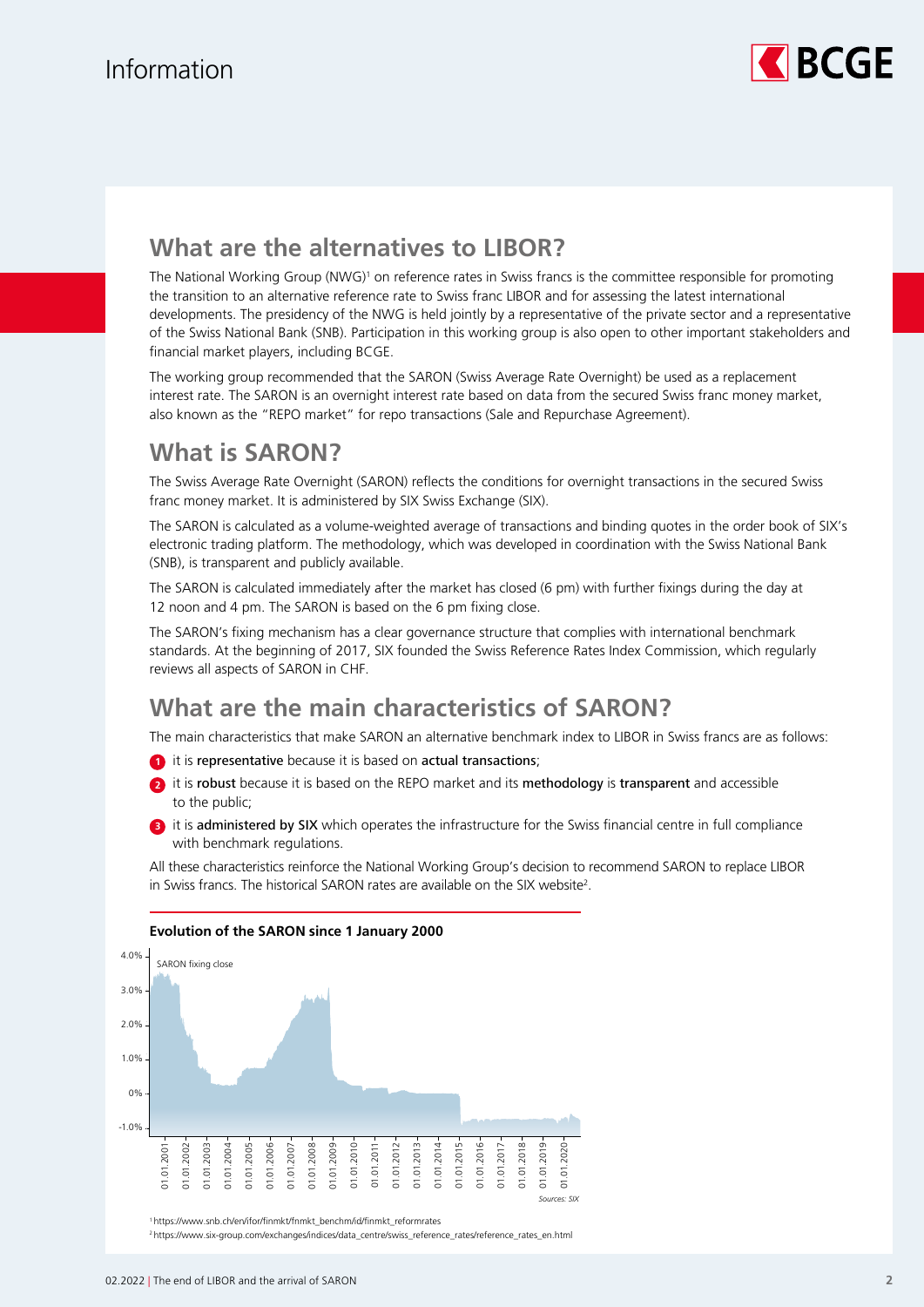# Information



### **What is the compounded SARON and why is it important?**

If a forward rate such as the three-month LIBOR is used as a benchmark rate in a financial transaction, the interest payments are already known at the beginning of the interest calculation period. This type of forward rate reflects the expected interest rate level for the next three months and corresponds to a sequence of expected overnight rates.

The SARON is a reference rate for overnight transactions. Consequently, SARON cannot be used for loans with a maturity of more than one day. The National Working Group therefore recommends using the compounded SARON in accordance with the approach described on the SIX administrator's website.

If the compounded SARON is used as the reference rate for loans, the interest payments are based on the daily compounded interest rates. Whether or not interest payments are known at the beginning of the interest calculation period depends on how a compounded SARON is applied.



## **How is the SARON used for financing?**

The National Working Group has proposed six variants for using the compounded SARON in financing. They have been defined in order to respond to the specificities as well as to the constraints of introducing financial products and apply the following concepts:

- an "observation period" during which a real SARON fixing sequence is observed and used for the calculation of the compounded SARON;
- an "interest period" during which the loan capital is taken into account for the calculation of interest.